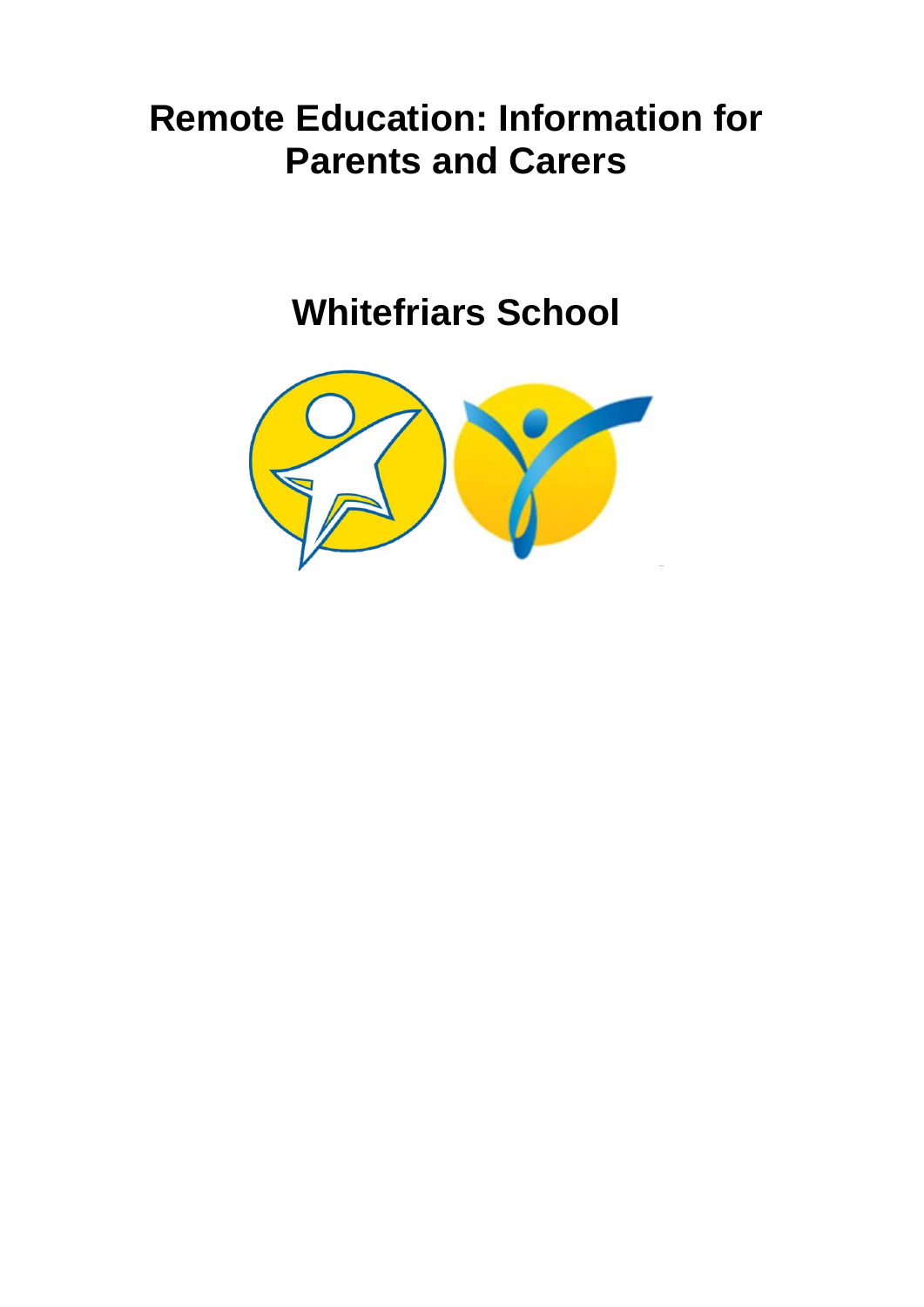# **Remote education provision: information for parents and carers**

This information is intended to provide clarity and transparency to pupils and parents or carers about what to expect from remote education if local restrictions require entire cohorts (or bubbles) to remain at home. The final section of this document provides details of what to expect if individual pupils are self-isolating.

### **The remote curriculum: what is taught to pupils at home**

#### **What should my child expect from immediate remote education on the first day of pupils that are sent home?**

Pupils that are sent home during a school day will be able to instantly access video lessons. These video lessons include teaching, explanations and learning tasks. The video lessons are produced by the Oak National Academy and are available on our websites in the 'Learning from Home' section. The video lessons provided match the sequenced curriculum that is provided in school. Our school's full remote learning provision will commence at the start of the first full day of closure.

#### **Following the first day of remote education, will my child be taught broadly the same curriculum as they would if they were in school?**

We teach the same curriculum remotely as we do in school. All subjects taught in school are covered remotely. Teachers adapt their planning in order to teach the same lessons remotely.

# **Remote teaching and study time each day**

#### **How long can I expect work set by the school to take my child each day?**

| Primary school-aged pupils | The remote education provided is<br>equivalent in length to the core<br>teaching pupils would receive in<br>school. |
|----------------------------|---------------------------------------------------------------------------------------------------------------------|
|                            | Remote education is approximately<br>4.5 hours in length each day.                                                  |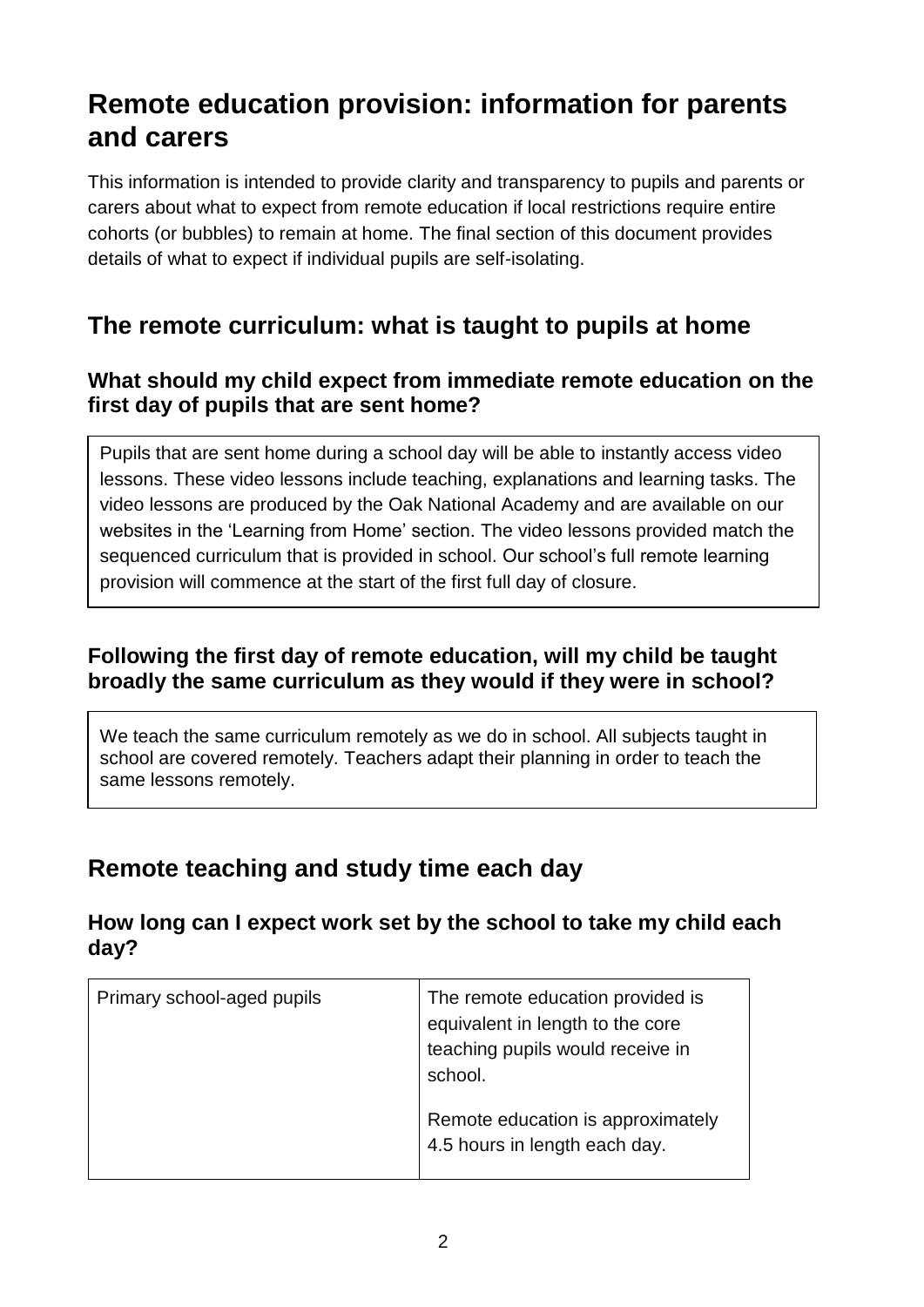| Secondary school-aged pupils not<br>working towards formal qualifications<br>this year | The remote education provided is<br>equivalent in length to the core<br>teaching pupils would receive in<br>school.<br>Remote education is approximately 5<br>hours in length each day.   |
|----------------------------------------------------------------------------------------|-------------------------------------------------------------------------------------------------------------------------------------------------------------------------------------------|
| Secondary school-aged pupils<br>working towards formal qualifications<br>this year     | The remote education provided is<br>equivalent in length to the core<br>teaching pupils would receive in<br>school.<br>Remote education is approximately<br>5.5 hours in length each day. |

# **Accessing remote education**

#### **How will my child access any online remote education you are providing?**

The school uses a digital platform. This is Microsoft 365. We use OneNote and Teams for our remote education.

Pupils are able to access their remote learning on Microsoft OneNote. All video lessons, live lessons (produced on Microsoft Teams) and learning resources are available on OneNote.

Parents and carers receive regular remote learning letters with details of the remote learning. These letters are daily in the primary section and weekly in the secondary section. Pupils in the secondary section are also emailed this information directly via their school email addresses.

The letters include the links to the video lessons, links to the live lessons and the links to access the live sessions with the class teachers.

We are always available to help with any access issues and parents and carers can contact teachers vis the school office [\(office@whitefriars.harrow.sch.uk\)](mailto:office@whitefriars.harrow.sch.uk).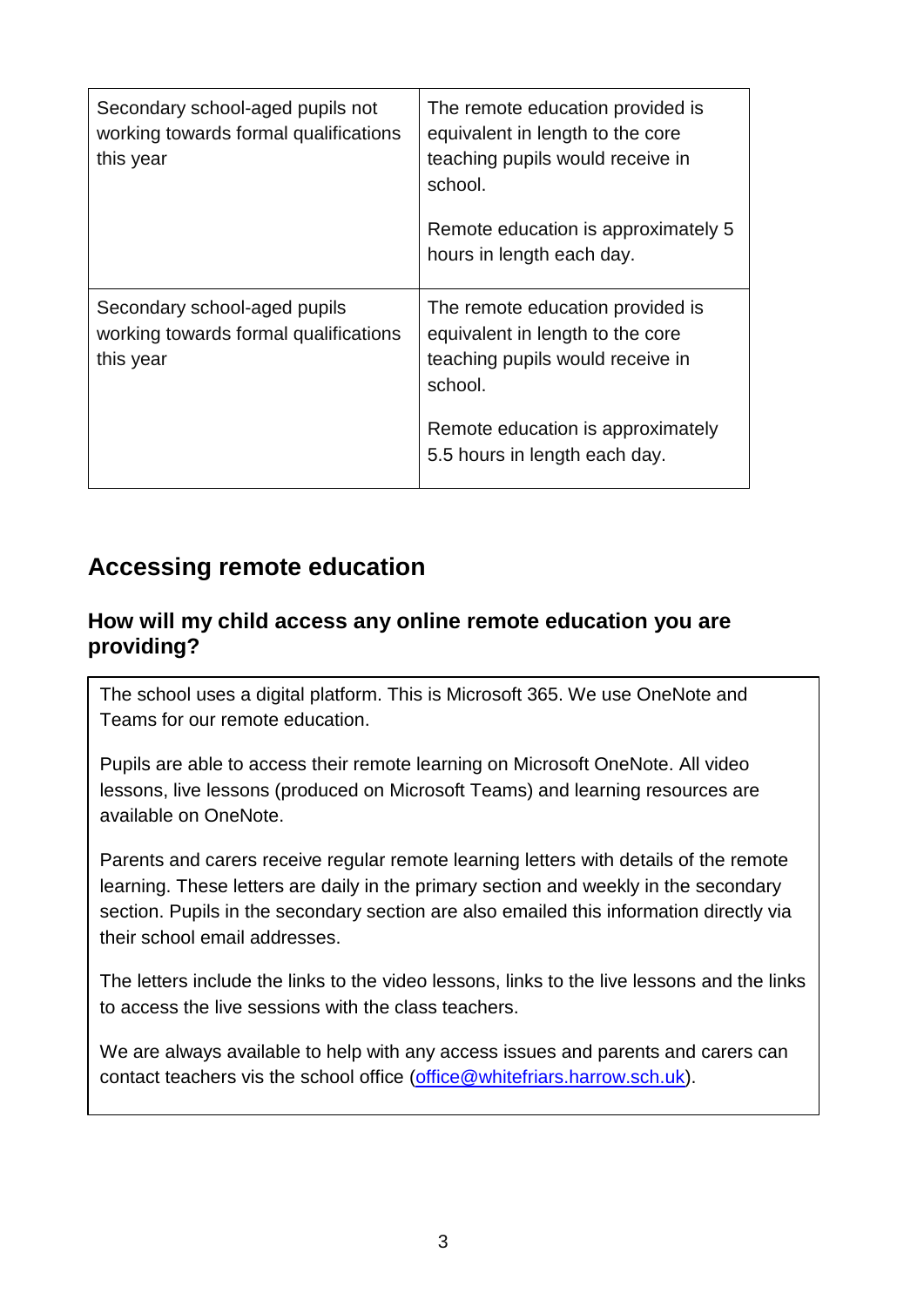#### **If my child does not have digital or online access at home, how will you support them to access remote education?**

We regularly survey our children in order to maintain an up to date list of who has access to devices at home. In the event of closure, we will use this list to lend devices to pupils who do not have one at home. Parents and carers will also be able to contact the school to request a device if their circumstances have changed [\(office@whitefriars.harrow.sch.uk\)](mailto:office@whitefriars.harrow.sch.uk). The devices include those issued by the government and those used by pupils in school. The devices will be issued with a user agreement. This agreement includes the requirement for the safe use of the internet.

In the event of school closure, where pupils do not have access to the internet, they will be classed as 'vulnerable' and provision will be made for them to receive face-toface education in school (part of the vulnerable children group in school). In the instance of bubble closure, internet access will be provided.

These procedures ensure that every family without a device can be lent one. We also provide workbooks for families that request them. These workbooks can regularly be returned to school for feedback.

#### **How will my child be taught remotely?**

Pupils will have video lessons or live lessons each day. The live lessons are on Teams. These lessons include teaching, explanations and questioning. Learning tasks will be set in these lessons which pupils will then complete on OneNote.

The learning tasks on OneNote consolidate what has been taught in the video/live lessons. Pupils will have a range of OneNote lessons each day.

Primary section pupils will have a live meeting (on Teams) with their class teacher each day. This will allow for teacher feedback, live interaction between the teacher and the pupils and for live interaction between the pupils.

Primary section pupils will also have a story time video each day.

Pupils receive the same experiences that they would have received had they been in school. This includes weekly assemblies, weekly quizzes, regular Headteacher challenges and regular house events.

Online clubs are provided for all pupils which recreate the school experience. These include online video clubs provided by the Oak National Academy.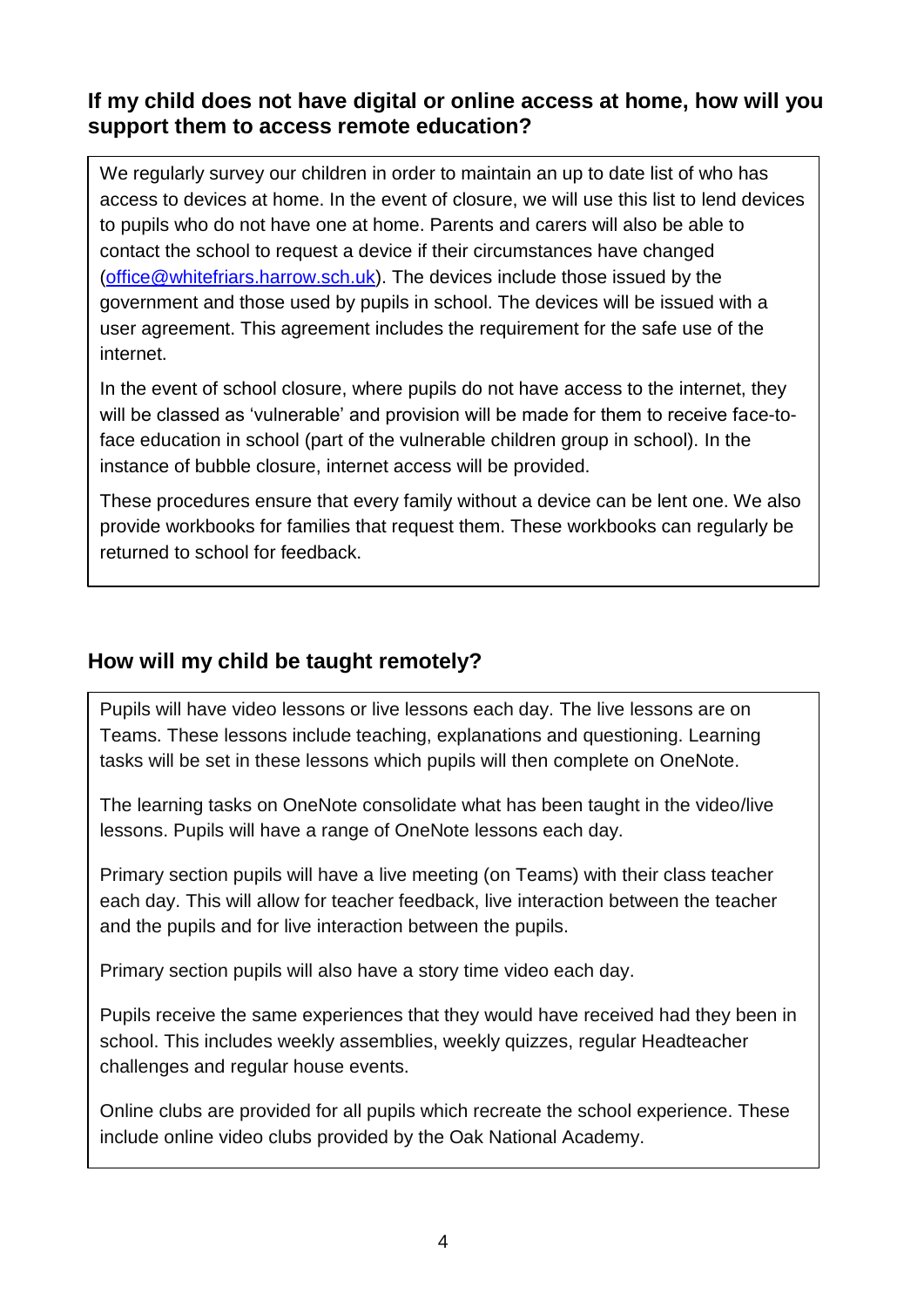# **Engagement and feedback**

#### **What are your expectations for my child's engagement and the support that we as parents and carers should provide at home?**

All pupils are expected to engage fully with their remote education. Support is available from school to assist parents and carers.

Parents and carers are kindly asked to set a routine that will allow pupils to access all their video/live lessons and complete all their learning tasks on OneNote.

Parents and carers are kindly asked to ensure that pupils attend the daily live lessons and sessions at the advertised times. The live lessons are recorded and made available on OneNote if this is not possible.

We ask that parents and carers support their child by creating a positive environment for them to learn at home. This includes:

- Distinguishing between weekdays and weekends, to separate school life from home life
- Designating a working space, if possible
- Having a clear cut off time to signal that school time is over
- Creating and sticking to a routine, as this is what your child is used to in school. For example, eating breakfast at the same time each morning and making sure they're dressed before the start of the 'school' day
- Sticking a timetable up on the wall so that everyone knows what they should be doing and when. Tick activities off throughout the day. We will provide you with the times for the live lessons and sessions in advance.
- Make time for exercise and breaks throughout the day to keep your child active. During the school day children have a morning break and a lunch break. Try to keep this the same. It is important that everyone, including parents and carers, has time for a break.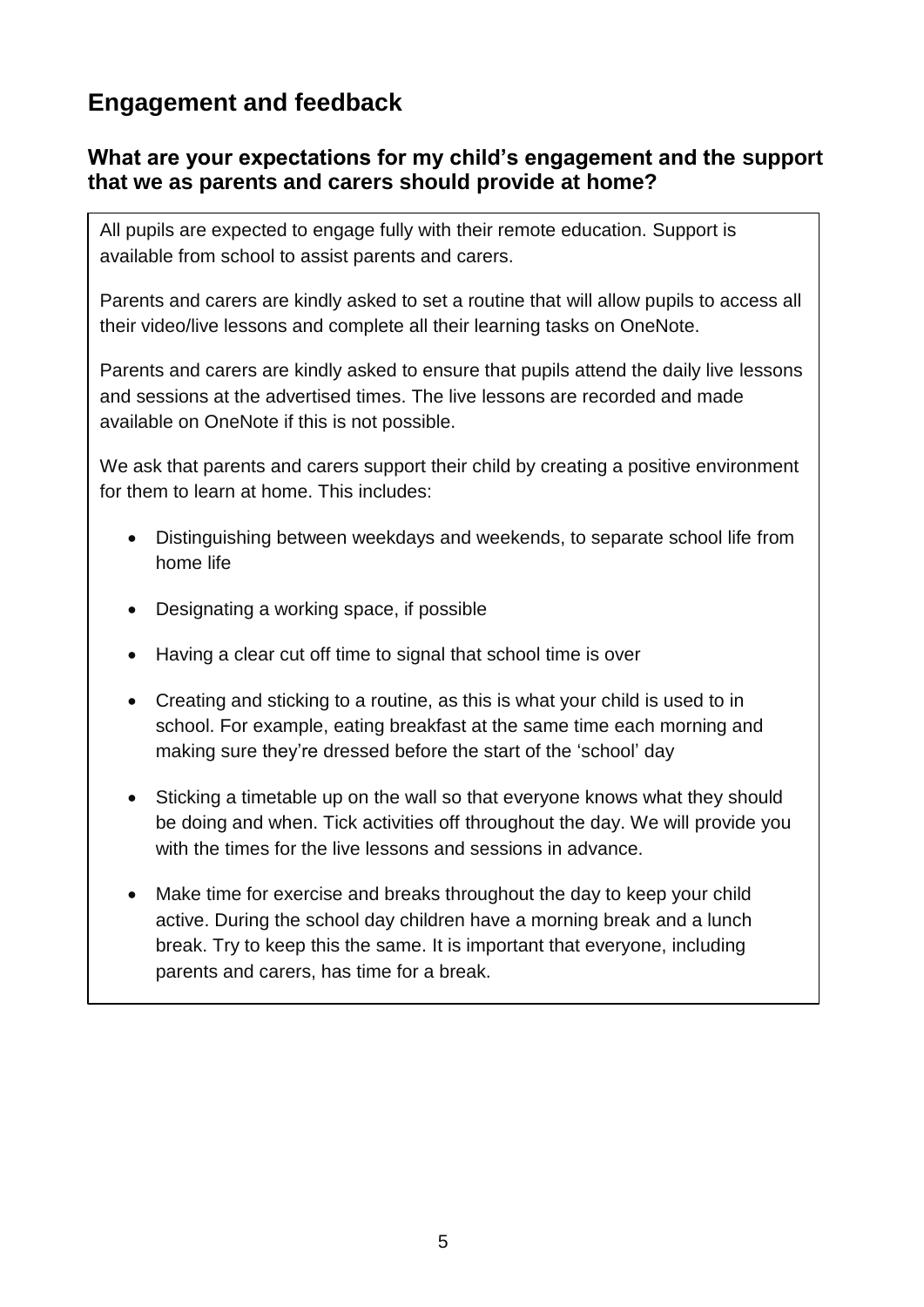#### **How will you check whether my child is engaging with their work and how will I be informed if there are concerns?**

Teachers regularly check pupil engagement with remote learning. This is daily in the primary section. In the secondary section a range of subjects are checked weekly to ensure the equivalent of daily checks.

Teachers call parents and carers if there are concerns about engagement. This is at least once a week and often more. In the primary section these phone calls are made by class teachers and in the secondary section they are made by form tutors. Form tutors call parents and carers weekly. Phone calls are more regular if there are significant or more consistent concerns.

During these phone calls teachers update parents and carers on engagement with remote learning. Support will be offered to parents and carers and there will be a discussion to resolve any problems or barriers to full engagement.

#### **How will you assess my child's work and progress?**

All pupils receive feedback on each of their OneNote lessons. This includes written/audio feedback from the teacher, quizzes and providing answers so that pupils can self-assess their learning.

Primary section pupils receive personalised written/audio feedback for one of their CORE subjects every day.

Key Stage 3 pupils receive personalised written/audio feedback for their core subjects every week. They receive personalised written/audio feedback for their other subjects once a fortnight. This ensures they receive regular feedback which equates to receiving personalised feedback every day.

GCSE pupils receive personalised written/audio feedback for all of their subjects every week.

Written/audio feedback includes what the pupils have successfully learnt and what their next step is. Next steps are provided as a question which pupils can respond to.

Pupils also receive whole-class feedback daily via the daily Teams meetings with their class teachers or via their live lessons.

Stickers are regularly provided on OneNote to esteem the pupils.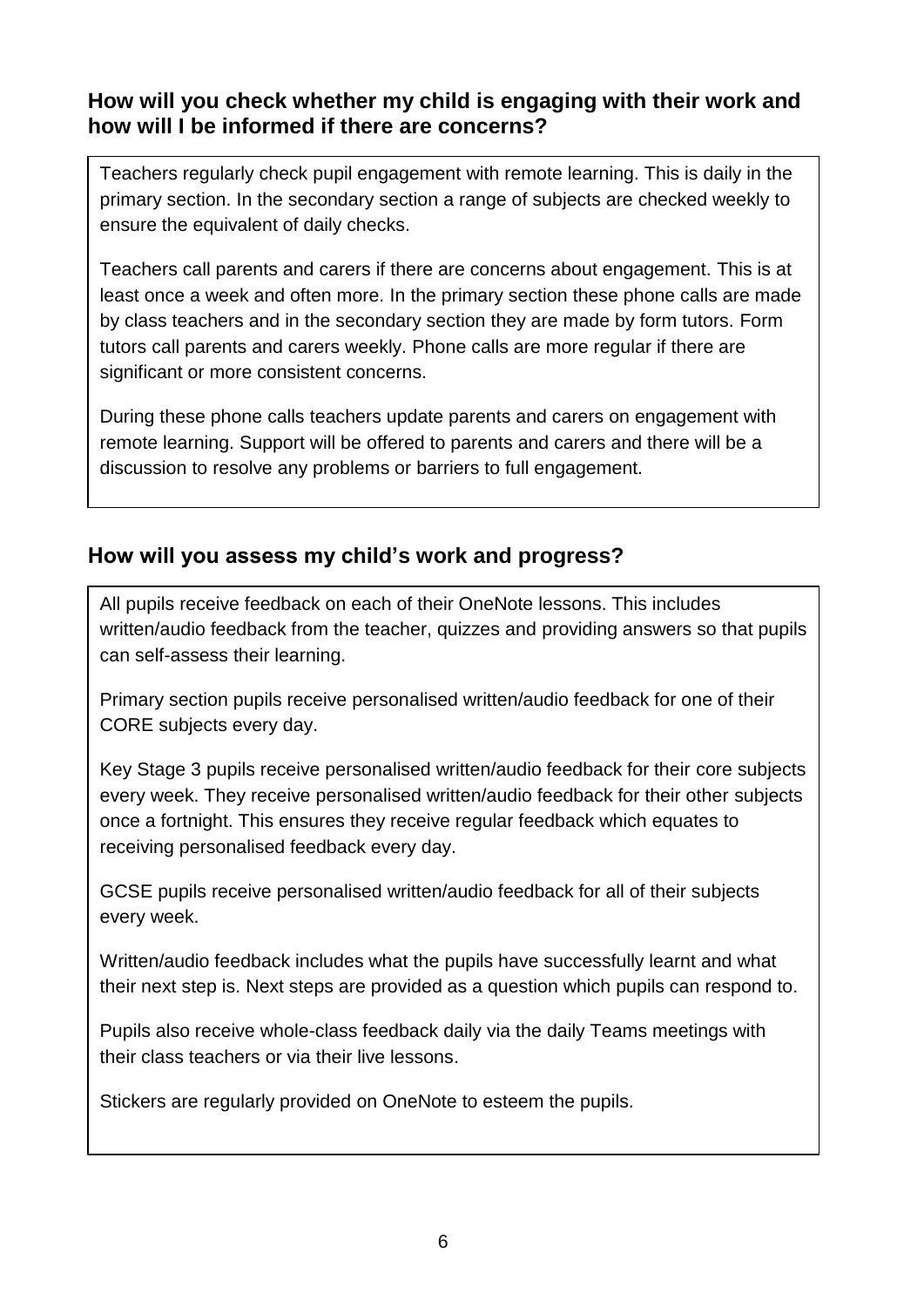## **Additional support for pupils with particular needs**

#### **How will you work with me to help my child who needs additional support from adults at home to access remote education?**

In the event of school closure, pupils with an EHCP will be classed as 'vulnerable' and will be able and encouraged to attend school to receive face-to-face education. This enables them to continue to access the curriculum with support.

Teachers regularly call parents and carers to support with the delivery of remote learning for pupils who require additional support. Parents and carers are also kindly asked to contact the school should further support be required.

Where required, additional resources and videos are provided on OneNote to support these pupils further.

Younger pupils receive video lessons and OneNote learning tasks fully appropriate to their age and needs. Teaching assistants regularly join the live Teams sessions between pupils and class teachers to provide further support.

Pupils who are very new to English receive bespoke EAL sessions with school teachers. These take place on Teams.

Some of our designated therapists and our Place 2 Be councillors will continue to work in school, providing face to face and remote sessions for the children on their caseload and for children and parents who request this.

## **Remote education for self-isolating pupils**

Where individual pupils need to self-isolate but the majority of their peer group remains in school, how remote education is provided will likely differ from the approach for whole groups. This is due to the challenges of teaching pupils both at home and in school.